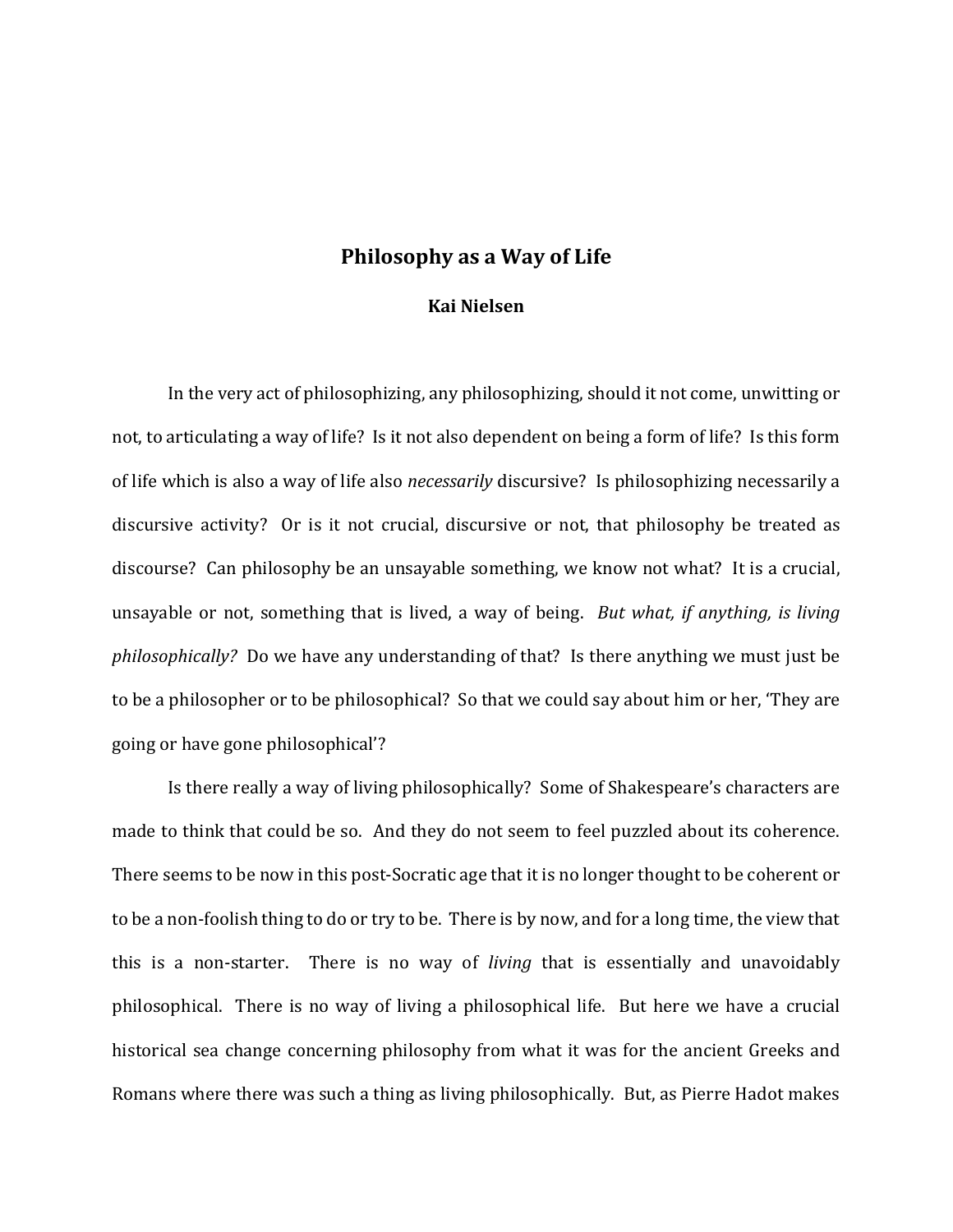clear, from the time of Scholastics, attainment of philosophy in the Middle Ages with what was later called, albeit ethnocentrically, the perennial philosophy, clearly showed itself in the Middle Ages to be an innovative philosophy that unobtrusively set aside a longstanding way of looking at philosophy going way back to Socrates. Philosophy for the Scholastics, instead of remaining Socratic, became *a theory rather than being a way of living, a form of life as it was for Socrates* and for other philosophers of the ancient western world. Philosophy came to be instead with the Scholastics something that would involve having and using adeptly a reflective discourse. It would no longer be a way of living. Being philosophical was being able to discourse in a certain way that was intellectually (cognitively) thought to be illuminating and thought to be potentially emancipatory. And to reason in such a way that discursive ability was a necessary, but not a sufficient, condition for being philosophical. To be sufficient it would have to articulate a coherent view of reality. Philosophy became a matter of having different views rather than being a way of living. It would no longer be necessary to be philosophical to live in a certain way. There would no longer be something that would constitute living the, or even living a, philosophical life. What instead is philosophical is the ability to discourse and reason philosophically and to have the disposition to do so. To go philosophical would be to clearly set out an emancipatory conception of the world, to articulate a rational worldview. Philosophy became theoretical with the Scholastics as something to articulate clearly and defend rationally. That is to articulate a rational conception of the world.

Philosophers now would laugh at or scorn the very idea of the Socratic endeavor of living *the,* or *a,* philosophical life. There is no, and has not been for a long time except in mythology or pretentious or ignorant protestation, such a thing as being a seer or a sage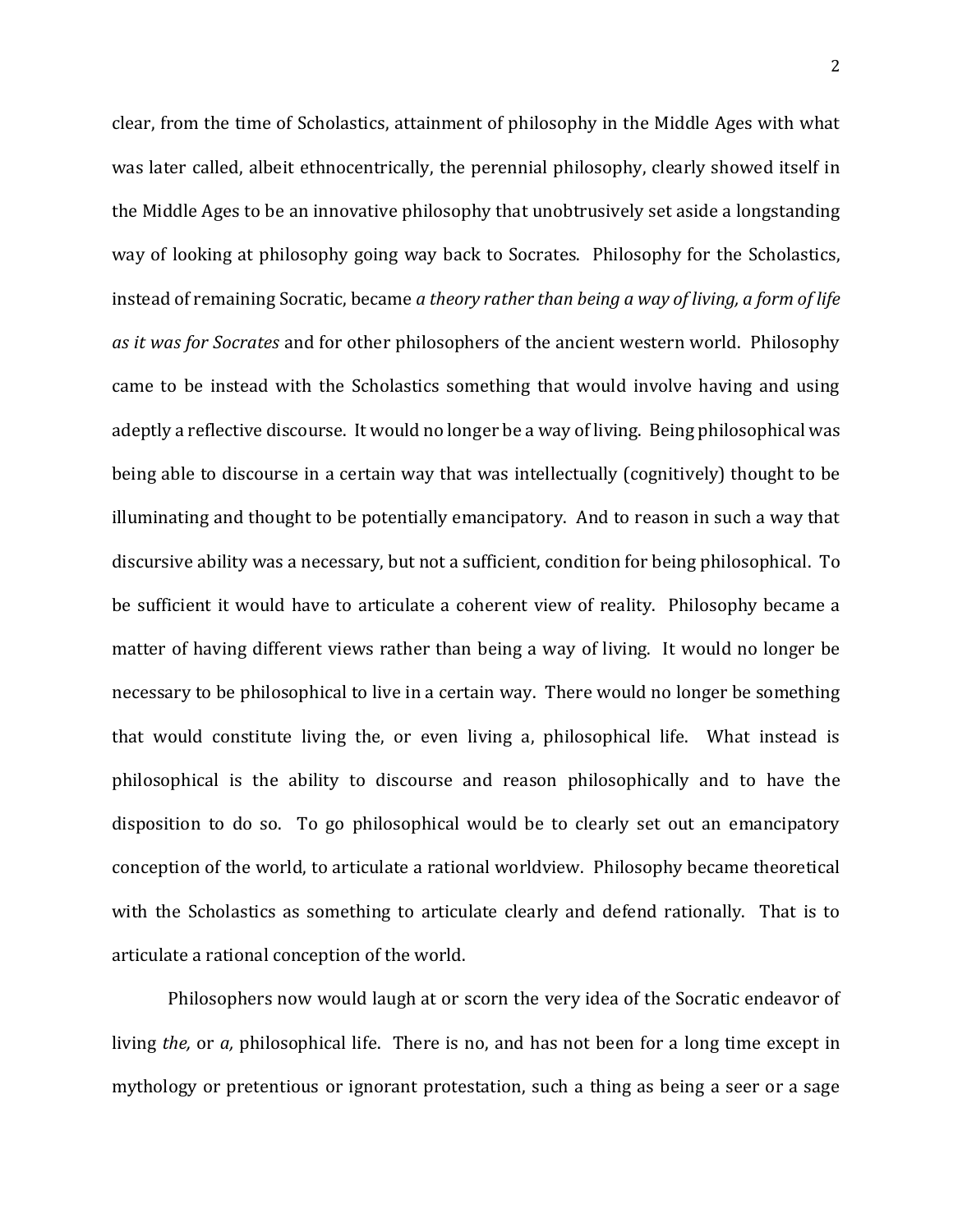living *the* philosophical life or even *a* philosophical life. Philosophy for we moderns, if we go in for it at all, is a distinctively discursive activity, a certain kind of learning and understanding, but it is not, as it was essentially for the ancients, a certain kind of being, a certain way of living. There is now no such thing as living *the* or even *a* philosophical life. (Perhaps there was never such a thing except in unwitting ideology. Someone who gained the truth became captive of an ideology.) Philosophy *may* sometimes, and sometimes even crucially, be a *theory* about how to live. And that can even be taught by philosophers or even by philosophy teachers no longer aspiring to be philosophers and people, philosophers or not, may reason in accordance with their learning. But this may not be to be doing philosophy. But there is no such thing as living the, or a, philosophical life. There is no such thing as belonging to the clan of lovers of wisdom. We can learn to reason philosophically, though what this is varies over space and time, but there is no such thing as learning to live philosophically or to live *the* or *a* philosophical life. Moreover, there is no consensus about what it is to be a lover of wisdom, though there is some consensus or even a clear conception about what it is to be irrational or reasonable, though for the latter less than is usually thought. And perhaps we cannot escape being just or thoroughly historicist about these matters.

However, Hadot contends with impressive evidence that for the ancient Greeks and Romans that their philosophers, said to be lovers of wisdom, believed that philosophy was a way of life. That that was their central endeavor as philosophers. They were concerned fundamentally to live that life. They didn't even deny that they needed to have a conception of what it was to live in that way, but the crucial concern was to actually live in that way. Something that in order for them to be philosophical they had to be in their actual living. It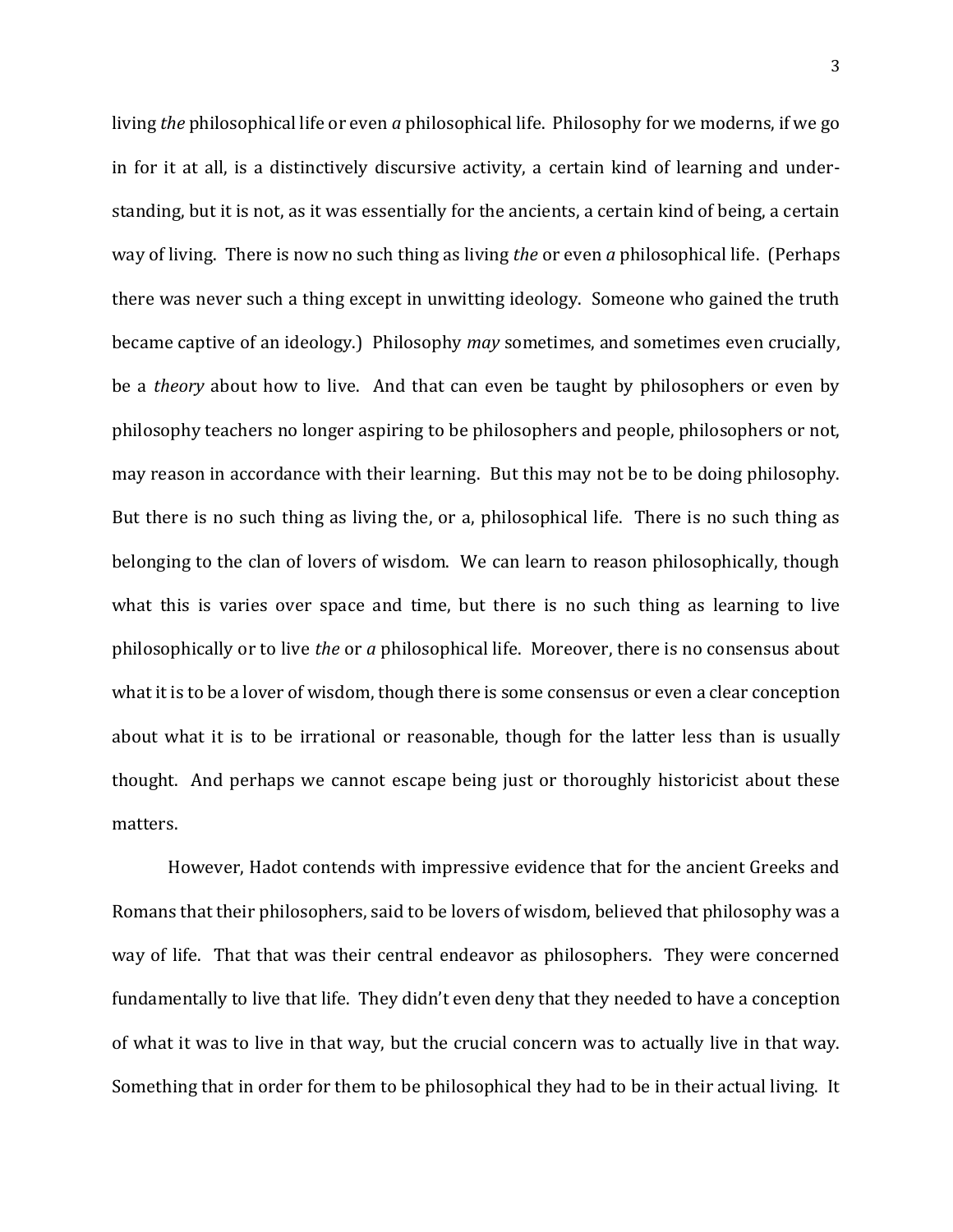could not just be to be concerned with such things in their discoursing including, of course, their reflective discoursing. *Moreover, for them any serious discoursing, including philosophical discoursing, was instrumental to living a philosophical life.* That way of living as a lover of wisdom was for them the aim of philosophy. It is what philosophy is, ancient intellectuals had it. (Still, would they not have to have some idea of how to do it to be able to do it?)

Since these ancients, the world, including the philosophical world, has changed a lot. Hadot well realizes that philosophy is no longer what it was for the ancients. But he believes that there are still echoes of it and some of them should be in some way preserved. But we must realize that it has been absent, or nearly so, for a very long time. I surmise that Hadot deplores this and would welcome, but hardly expect, it in some form to return. But that is just my surmise about Hadot. He doesn't say so but he makes impressive efforts to show what it once was and to make it attractive to us.

Our modern way of seeing philosophy was not what it was for ancient Greek and Roman philosophers or for Arab philosophers under the influence of Aristotle. The modern way is not how they saw philosophy. For them to be philosophical was to be in training for wisdom. It, as we have seen, was something for them to be, not just to know. It was to live the philosophical life. It was about how to live and then to live it, or at least try to. Philosophical knowledge was instrumental to that. But centrally for them, philosophy was not a theoretical affair but a way of acting and being. It was to attain wisdom and that was to live in a certain way.

For the ancients the life of Socrates was paradigmatic. For them, as for Socrates, *to philosophize was to learn how to live and only incidentally and instrumentally to learn how to*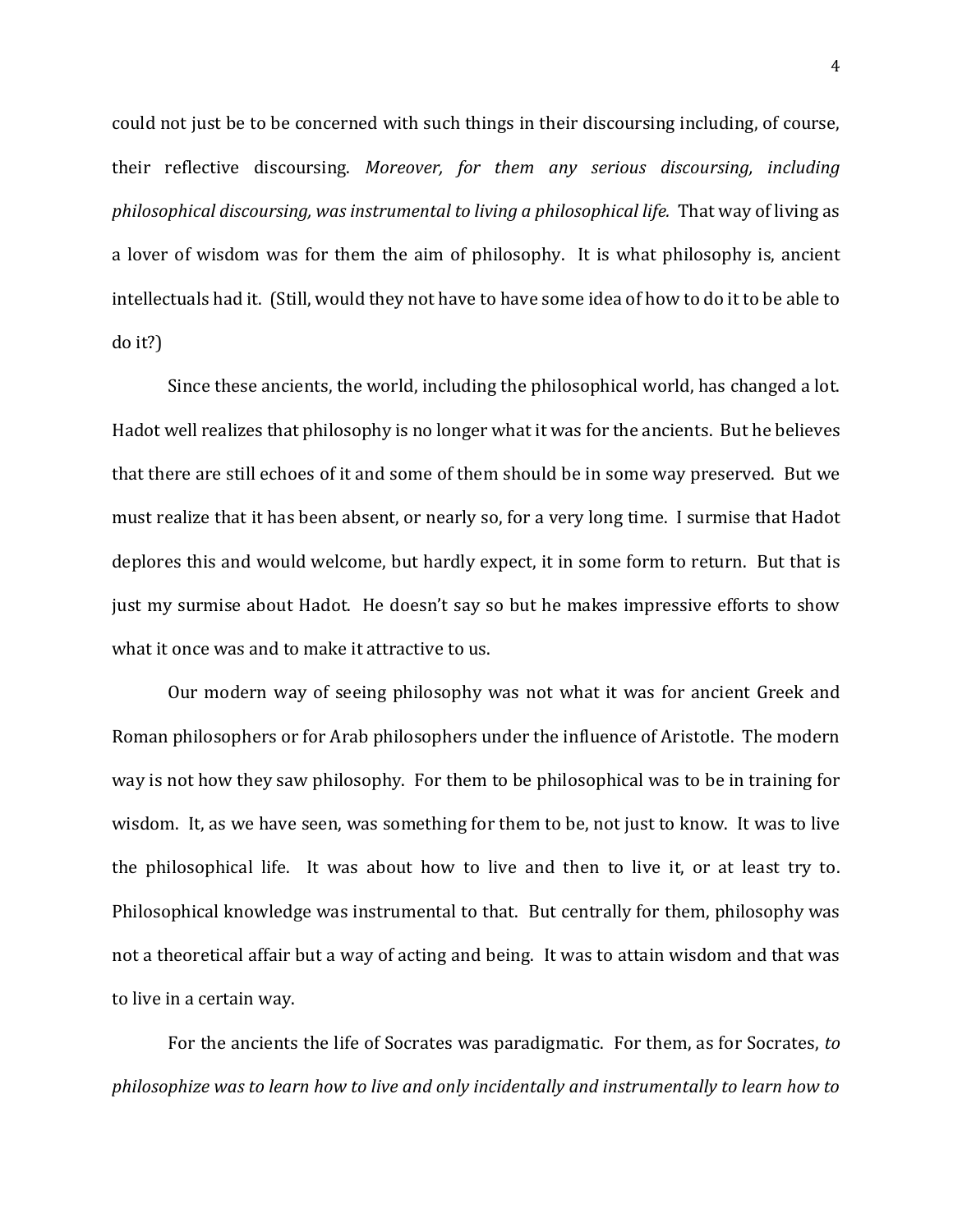*theorize; even to theorize about how to live. How to live was the thing. Discoursing for the philosophers was entirely instrumental to that.* That was so for the ancient philosophers, the inventors of philosophy. Pierre Hadot well argues that with the invention of Scholasticism in the Middle Ages such a conception of philosophy came to an end. The falsely called First Philosophy or Perennial Philosophy, was neither first philosophy nor perennial at all. It put to an end the ancient conception of philosophy which preceded it. With the Scholastics philosophy became a way of theorizing in a certain way. A way of discoursing. It came to be taken after a time that there is no such thing as living a philosophical life. Philosophy became a way of theorizing and not a way of living.

There are ways of being philosophical that have gone in various ways since the pre-Socratics, to Socrates, to Plato, to Aristotle, to Abelard, to Aquinas, to Kant, to Hume, to Reid, to Dewey, to Quine, to Wittgenstein, to Austin, to Rorty which make it clear to us now that there is no such thing as the nature or essence of philosophy or even, as Berlin once thought, *the task* of philosophy. The idea that there is such a thing as living the philosophical life has gone out of business since Medieval Scholasticism. It now makes no more sense to speak of living the philosophical life than to speak of living the chemical life, the biological life, the mathematical life, the dramatist life, the technological life or the computorial life. Yet there are chemists, biologists, mathematicians, dramatists, technologists, computer specialists galore. And there is a way of characterizing what they do. But in each instance it makes no sense to speak of living the life of them. But by contrast there was something of that for premedieval philosophers, the pre-Socratic philosophers aside (they were more like very primitive natural scientists). But aside from them, for pre-Medieval philosophers there was a living of *the,* or at least *a,* philosophical life. But with the arrival of the Scholastics in the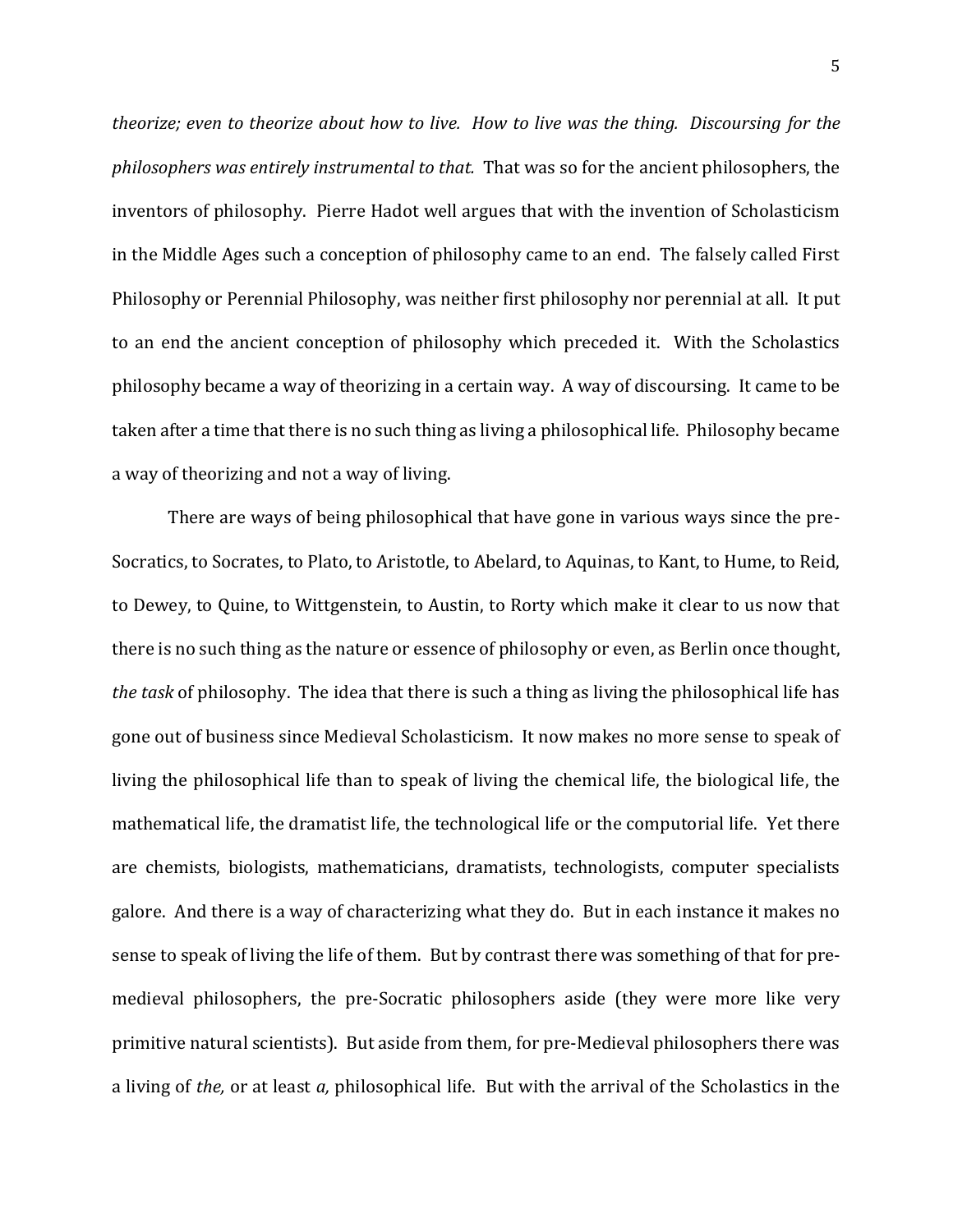Middle Ages it no longer made sense to speak of living the, or a, philosophical life. That faded away as did the idea of a philosopher being a sage or a seer or even a mystic. *Philosophy became a theoretical affair. Sometimes* a theoretical affair about how to live but still a *theory* about how to live, not a *training in how to live*. There were no spiritual exercises to that end. From the triumph of Scholastics to present day philosophy we have come to have with philosophy something that has somehow been taken to be a theoretical affair. Sometimes a very bad one, but still a theoretical affair. Even the obscurantists thought they had a philosophical theory.

Perhaps Hadot thinks that it is now impossible to come again to have anything like the ancient view of philosophy and he sticks to a historian's task of showing what it once was and showing wistfully its attractions. But not foolishly endorsing what can no longer be. However, *perhaps* he believes that a modernized something of some importance in ways like the Socratic ways is still possible? And perhaps he should be taken to attempting to argue for an attempt to make it so. I shall go on in my account on the assumption that is the way we should understand him. He, like Foucault, sets out to offer humankind a model of life (Hadot 1995, 208). Perhaps a model that is not just in our dreams.

Hadot describes "ancient philosophy as an art, style or a way of life" (Hadot 206). He goes on to explain "how modern philosophy has forgotten this tradition and had become almost an entirely theoretical discourse" (Hadot 206). But that, he seems to believe, diminishes the importance of philosophy. Undermines its importance.

The former ubiquity of philosophy as an art and form of living with its conception of there being a philosophical life did not change through the entire course of antiquity. Hadot, as we have seen, contends plausibly that the sea change occurred during the Middle Ages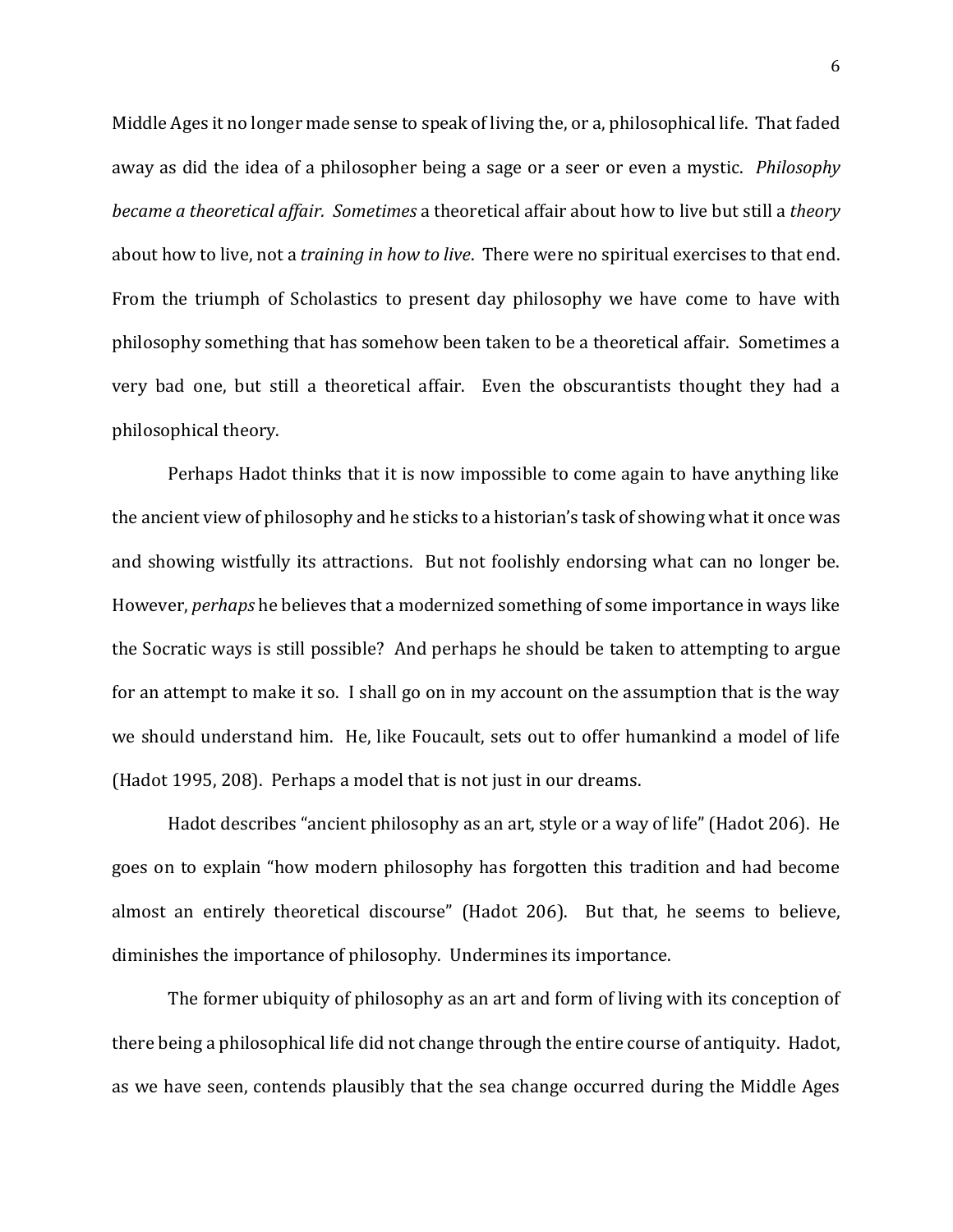and continued on in modern times. Christianity, he maintains, had a considerable role to play in this change. It once portrayed itself as a philosophy in the ancient sense. There is, that is, a Christian way of life. But we must also remember that across time philosophers, Christian and otherwise, came to believe that to philosophize was to live in accordance with "the law of reason". Even Christian philosophers thought that to philosophize was a way of living in accordance with "the law of reason", with "the law of the Logos", that is, of divine reason, whatever that is. Something we know not what. There still were in certain quarters spiritual exercises but they were no longer to be philosophical or to be for training to be philosophical.

The Gospels, it was thought by some, must be taken as a Christian's philosophical treatise or somewhat more plausibly, as Scholasticism sank in, as being in accordance with philosophical treatises as well as being *philosophical spiritual exercises*, an essential part of the philosophy of the ancients. These spiritual exercises must be integrated into Christianity if Christianity was to be taken to be a philosophy in the old sense. Something that initially became part of the worldview of Christians in the Middle Ages. Something that was also, strangely, taken to be a life in accordance with reason. But as the Middle Ages sank in, the relevant spiritual exercises were no longer take to be a part of philosophy.

However, in the Middle Ages philosophy, as Hadot points out, was "no longer the supreme science but became the servant of theology; it supplied theology (revealed theology) with all the conceptual, logical, physical and metaphysical materials it needed to make its case. The Faculty of Arts came to be no more than a preparation for the Faculty of Theology" (Hadot 270).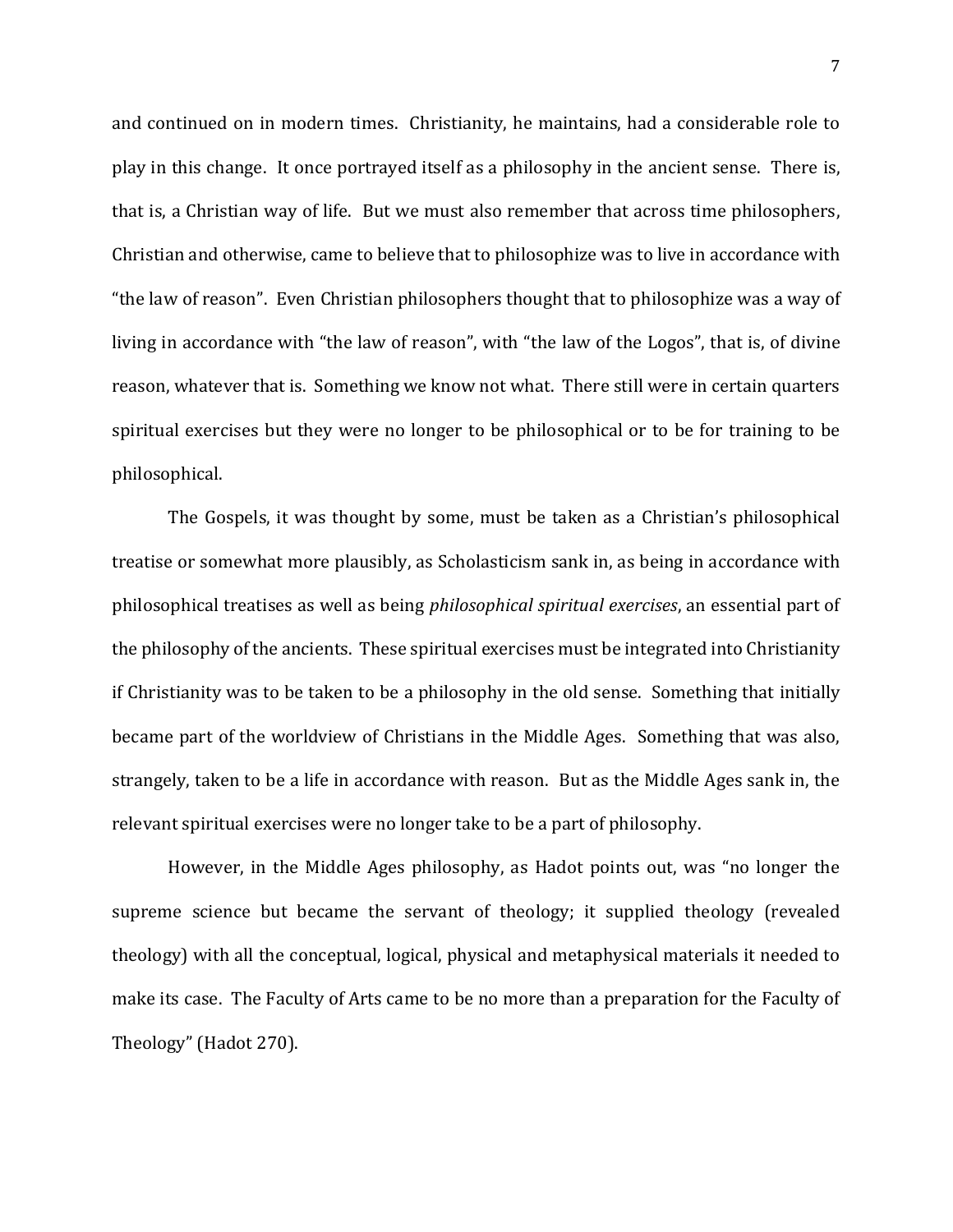This explains the sea change of philosophy. Philosophy became "a purely theoretical and abstract activity" (Hadot 270). Something of instrumental value for a way of living. It was no longer itself a way of life. Spiritual exercises were no longer a part of philosophy but became integrated into Christian spirituality.

Hadot goes on to observe some things that some radical thinkers have taken to as well, namely how philosophy has become *university-ized.* Namely, to be something that is practiced almost exclusively by professors and their students in universities. The university, Hadot notes, "is made up of professors who train professors, or professionals training professionals. *Education was thus no longer to be directed toward people who were to be educated with a view of becoming fully developed human beings but instead to be specialists who trained other specialists*" (Hadot 270).

Hadot goes on to observe that "the scholastic university [usually Thomist] dominated by theology functioned in that way up to the end of the eighteenth century. It was still functioning that way when I went to a Catholic college in 1945. However, from the sixteenth to the eighteenth centuries, genuinely creative philosophical activity would develop *outside*  the university. Descartes, Spinoza and Leibnitz were not professors. They were not linked to universities. Philosophy thus reconquered its autonomy vis-à-vis theology but this movement—born as a reaction against Scholasticism—was situated on the same terrain as the latter. In opposition to one kind of theoretical discourse, there arose yet another theoretical discourse. In either case, philosophy lost its Greco-Roman *existential* function *as a way of living and being.* It became a purely theoretical activity. It was no longer thought to be a way of living. We could no longer properly speak of living a philosophical life. The conception of a philosopher as a sage, seer or even of someone training for wisdom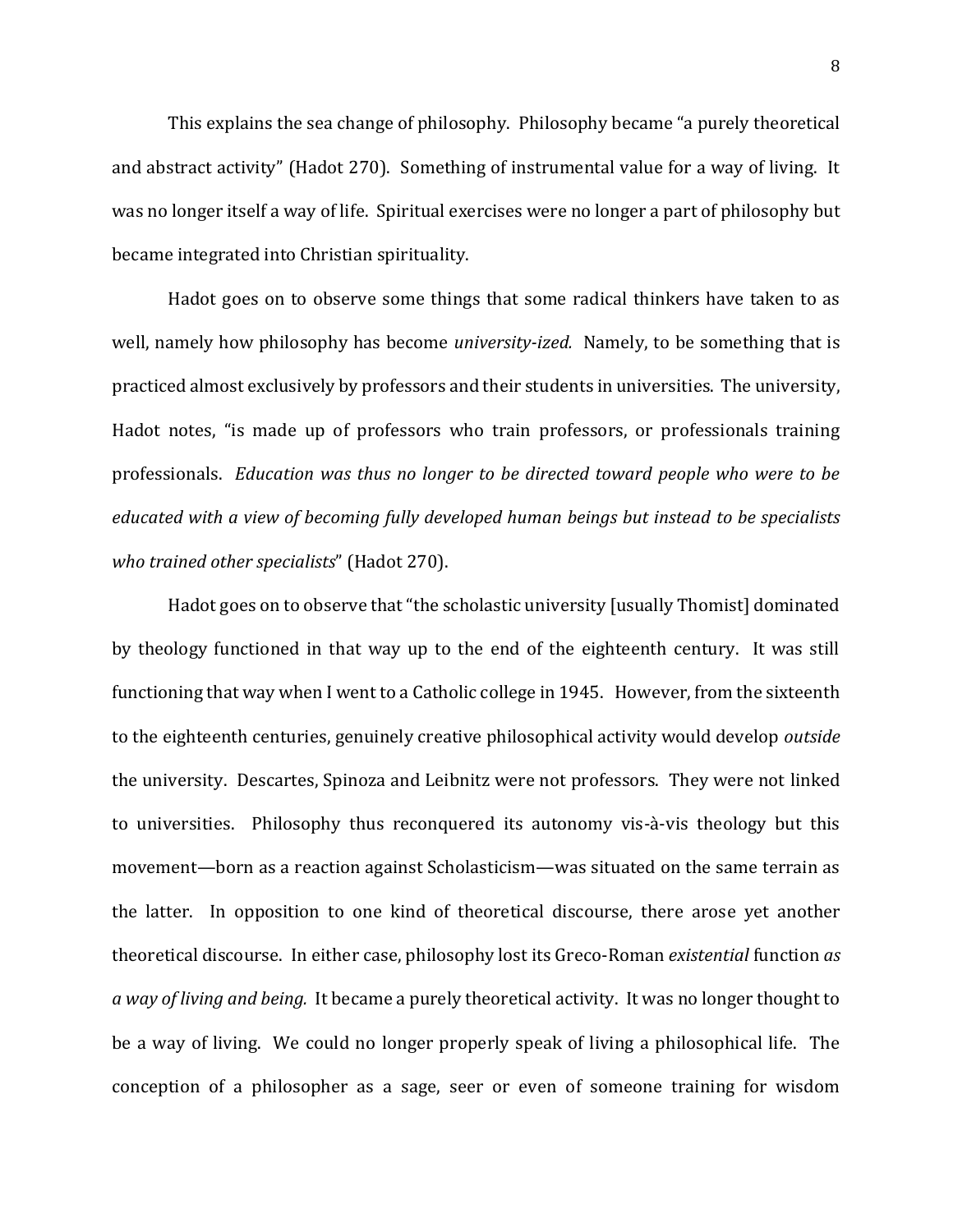disappeared. And this has remained so. Imagine asking Russell, Ayer, Quine or Austin 'What kind of philosophical life do you live?' It even would be off to ask it of Bosenquat, Bradley, Karl Jaspers or of Hans-Georg Gadamer but perhaps less so of Heidegger.

Philosophy was no longer thought to be a method of spiritual progress which required and indeed called for a radical conversion and transformation of the individual's way of living and being. It no longer had anything like spiritual exercises. But for the Greeks and the Romans philosophy was a way of life in its exercise and as an effort to achieve wisdom. It is what Hadot calls philosophy's *existential* goal. This goal was wisdom itself; the Shangri-La of any lover of wisdom. A philosopher of the Greco-Roman ancient vintage was necessarily a lover of wisdom. Philosophy for the Greeks and the Romans of the ancient epoch did not only enable us to know certain fundamental things about the universe or, more accurately and primitively, of the fundamental stuff. We learn instead to come to know certain things about how to live and how to be able to do it. These ancient philosophies aimed to teach us and to enable us to take the philosophers' way. (This, of course, assumes there is one.) It was believed in Greco-Roman cultures that one is a philosopher if one lives in a certain way. Being philosophical, they believed, was a way of living not a way of theorizing. Not even *theorizing* about how to live. Any theorizing that goes on is purely instrumental to achieving a way of living. The philosopher as conceived *may* not be able to say what philosophy is. He may not be able to say what it is to take a philosophical point of view or to have a rationale or theory for so acting. He may not be able to write a philosophical treatise or an article or give a lecture or make a philosophical argument, but if he lives in a certain way, he is a philosopher and he may well try to show others how to live philosophically as a true lover of wisdom. But, for a jarring note, could there be a Socrates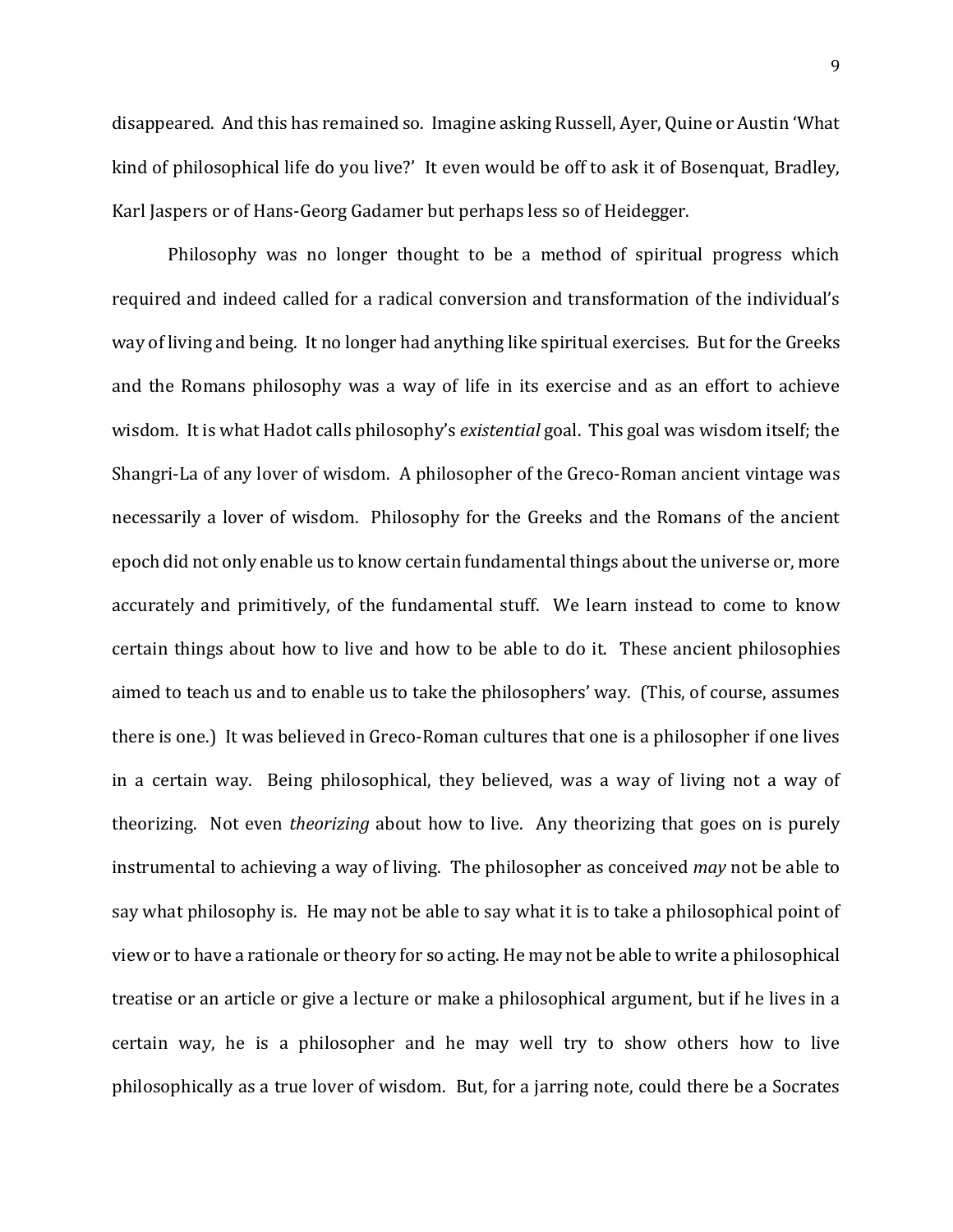without arguments? Could a philosopher act but not be able to discourse? Ancient or otherwise?

But still, discursive capabilities or not, they can somehow be said to be living the, or a, philosophical life without being able to characterize it. *It is the doing of it that counts.* (But can it be that they can have no theories at all and still live a philosophical life? Was this true for any of the ancients? Even the skeptics?) Wittgenstein once said in the beginning was the deed not the word. This being may be in a certain way what the ancients took to be the task and the goal of philosophy. But Wittgensteinian or not, it sounds at least untoward. But be that as it may, philosophy ceased to be that at all and with universities it became the task of producing philosophers skilled at a certain kind of theoretical practice and skilled in certain kinds of argumentation. The goal became to produce such philosophers. It was no longer to train people in the quest for wisdom and how to live in a certain way. Wittgenstein sought instead to take people out of philosophy by conceptually therapizing people out of philosophy. But he actually, but not intentionally, helped produced philosophers adept at the linguistic turn or at least one form of it. Hadot, by contrast, calls for an *existentialist* turn in philosophy. It does not just teach us how to live but more crucially it generates such action. We come to live in a philosophical way. It is not just, if at all, a matter of theory but a matter of action. We can take the philosophers' way—the classical way—without knowing that it is philosophy we are doing. A teacher of philosophy of the ancient mode may not know how to teach one what it is that will yield an understanding of how to live but he can by his actions show what that living is. His actions can exemplify it without his being able to articulate it, or clearly to. Neither the philosopher nor their trainee may become such articulators. We can *perhaps* learn how to do something without actually doing it. What is crucial, these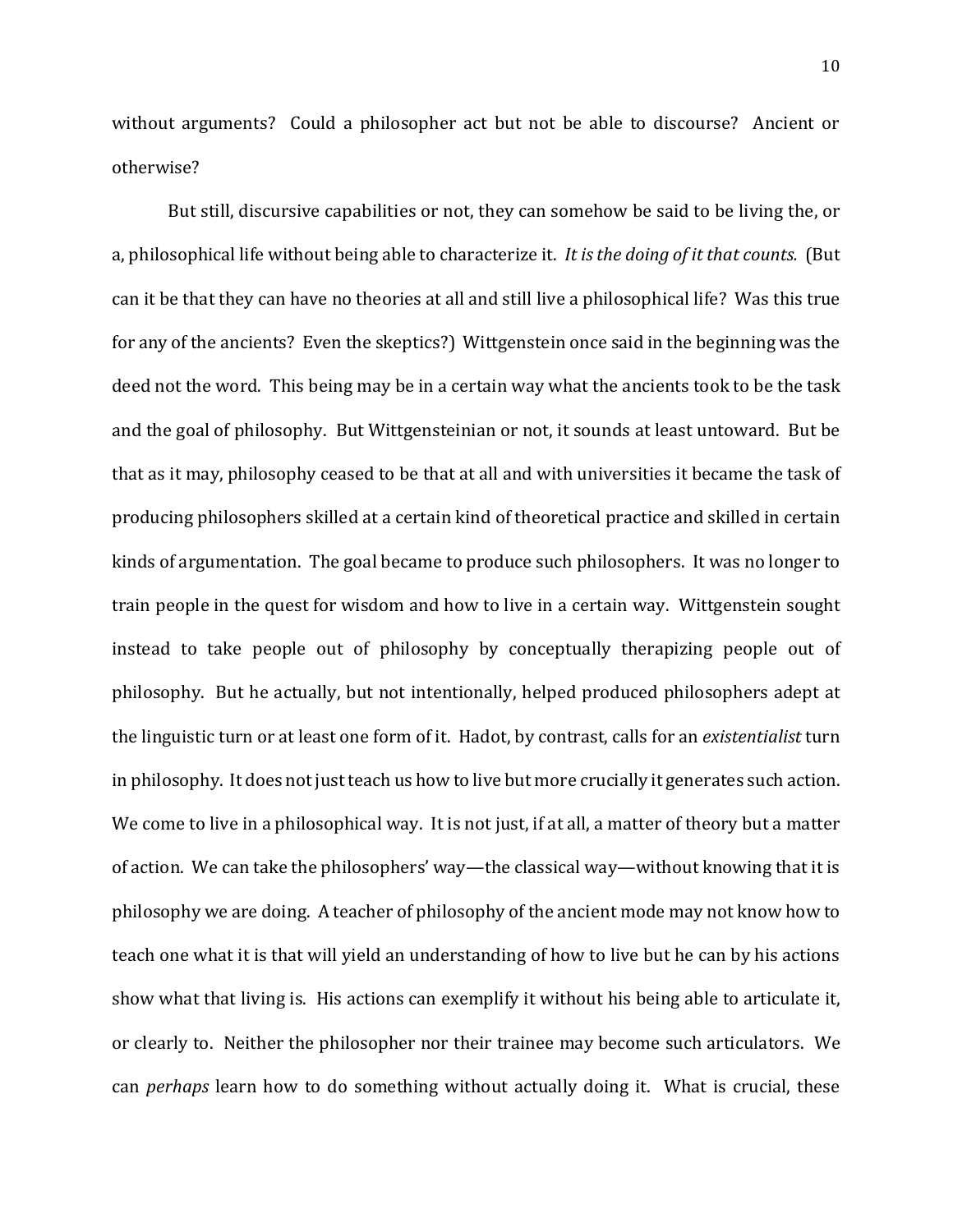ancients had it, was that to be philosophical was to live the philosophical life. The ability to articulate or theorize about it is secondary; instrumental but not required for the philosophical life. It is because of this that Hadot has called philosophy, or at least proper philosophy, *existential*. What is essential for him philosophically is knowing *how* to live, not our ability to articulate what it is—just as you can drive a car without being able to say how to do it—though this is not to say that philosophy cannot be articulated or that it is not sometimes valuable to articulate it. But that for the ancients was not essential. What was essential was living the philosophical life.

There is no mysticism here in spite of Hadot's propensities. For the ancients, studying philosophy does not just, or necessarily at all, teach us philosophical doctrines but to live a philosophical life. Sometimes it is also to generate or enable the living of the philosophical life in others. It leads us to live the philosophical life, to take the *philosophenweg.* It is not just, or perhaps even at all, a knowledge of certain principles or doctrines that we must adopt to aid us in taking such a path. It is the taking of the path whether it is a matter of knowledge or not. (But again, a jarring note: how could it be possible to live philosophically without understanding at all what we were doing to be philosophical?) Still, Hadot has it, it is not a matter of having a knowledge of principles or otherwise or being able to articulate certain beliefs or to state that we have certain practices or a form of life that is necessary to do philosophy or to be philosophical or to understand what it is, but that we act in a certain way. That is what it is to live a philosophical life. It can be articulated but it need not be articulated or be articulable by someone who is living a philosophical life. They may not be able to articulate it to live the philosophical life or to be onto this ancient conception a philosopher. Again it is the action that counts, not the articulating of it. (But again, a jarring note: could it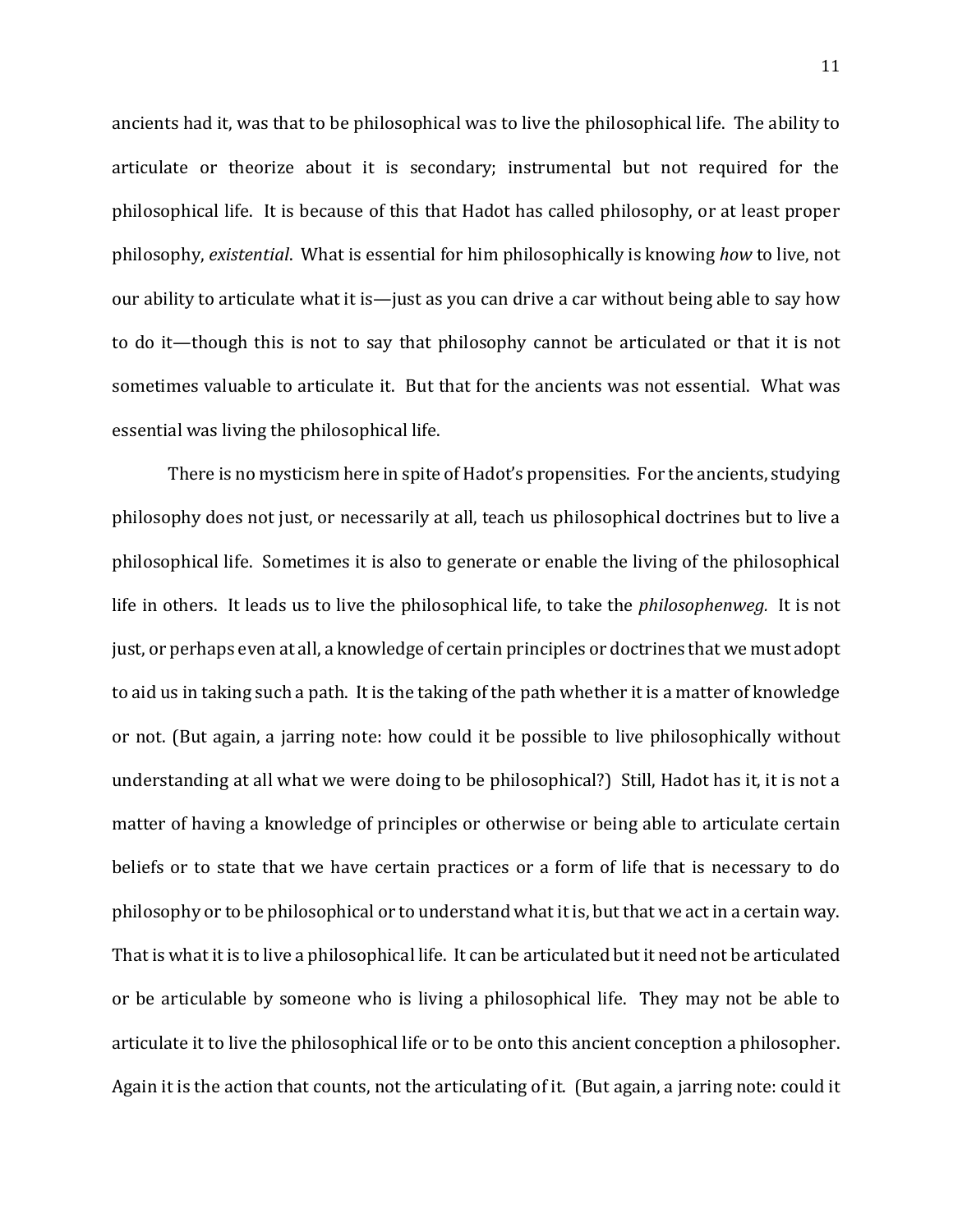be utterly un-articulable?) Philosophy, the ancients, the creators of philosophy had it, was not just, or perhaps at all, a matter of knowing or understanding how to articulate what being philosophical is, but the crucial thing is to be living the philosophical life. Such a life is a role model for our living in a philosophical way. But this is not Don Quixote-like to live in the clouds but Sancho Panza-like to have *a* philosophical life with one's feet on the ground. It is not our knowing but our being that is crucial.

Philosophy on the ancient conception is not just philosophical discourse or even any discoursing at all or even being a theoretical matter, but to be, to live, in a certain way and this way is not just or even at all a theoretical matter but to live a certain kind of life. This way of life, as with the Stoics, the Epicureans, the Platonists and the Aristotelians or the Skeptics who were exemplifications of a philosophical life. The crucial thing for a philosopher is to live one way or another of these philosophical ways, not to articulate one or another of them or even be able to do so. Any of those kinds of things among the ancients was crucially taught by exemplification as a way of life that brought peace of mind, inner freedom and cosmic consciousness. Philosophy for the ancients presented itself as a therapy intended to cure human beings of their inquietudes. But whether they had such articulations or not, if they had peace of mind, inner freedom, a cosmic consciousness, they were living the philosophical life with or without theory or understanding. This is a way of taking things that is at a great distance from what philosophy has become.

*We must distinguish, Hadot claims, philosophical discourse from philosophy itself.* The Stoics in particular stressed that. But we also must not, of course, take all discoursing to be philosophical discoursing. But to say that philosophy is not discoursing itself is another matter. Moreover, it is important to say what when it is discoursing is distinctively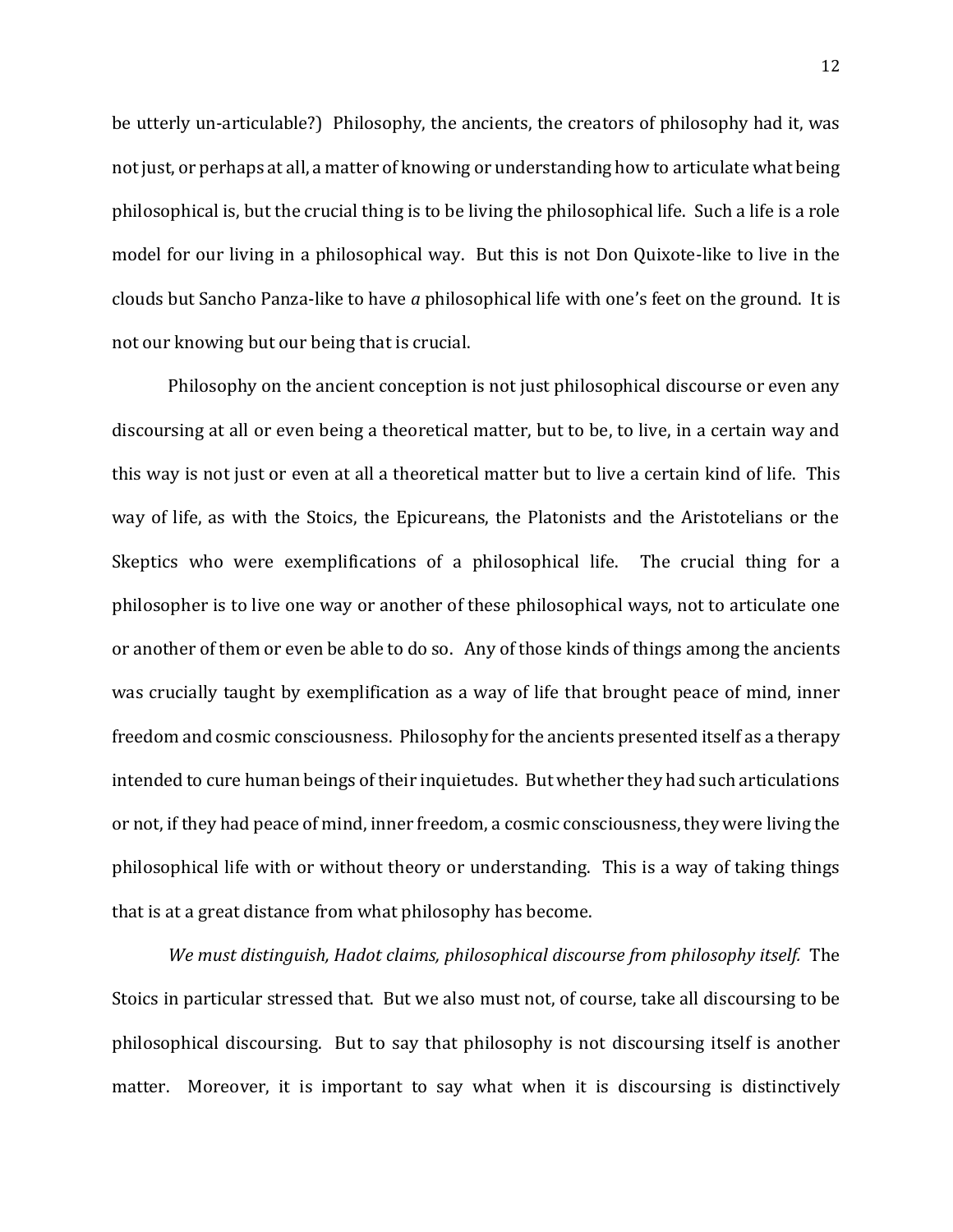philosophical discoursing. While Hadot did not think all philosophy was discoursing and that there was a deep difference that we have noticed following Hadot between on the one hand Hellenistic and Roman thought and some Arab philosophy and on the other hand what we have noted from what philosophy came to be, including the philosophy that we now have. Still, while all of ancient philosophy was not necessarily discursive, some of it, indeed most of it, was, though discoursing was not its central aim.

In the Hellenistic and Roman epochs, Hadot contends, "philosophy was a mode of existing-in-the-world, which had to be practiced at each instant, and the goal of which was to transform the whole of the individual's life" (Hadot 265). In that way philosophy was not about ways of life but itself was a way of life. For the ancients "the mere word *philosophia* the love of wisdom—was enough to express this conception of philosophy" (Hadot 265). Hadot writes concerning the ancients that philosophy that took on the form of an exercise of the thought will have the totality of one's being as its central concern, the goal of which will be a state practically inaccessible to humankind, namely wisdom. Philosophy was for the Greeks and the Romans of classical times a method of spiritual progress which demanded a radical conversion and transformation of the individual's way of life both in its exercise and as an effort to achieve wisdom. Its goal was wisdom itself. A philosopher, for the ancients, the Skeptics included, was necessarily a lover of wisdom. Philosophy, for the ancient Greeks and Romans, does not just enable us to know but as well and more centrally and essentially enables us *to be* in a certain way. This way of life, as I have just remarked, brought peace of mind, inner freedom and a cosmic consciousness.

There is a great gulf between what and how philosophical thought is now and what it was thought by the ancients to be. Since the early Middle Ages concerning what it is to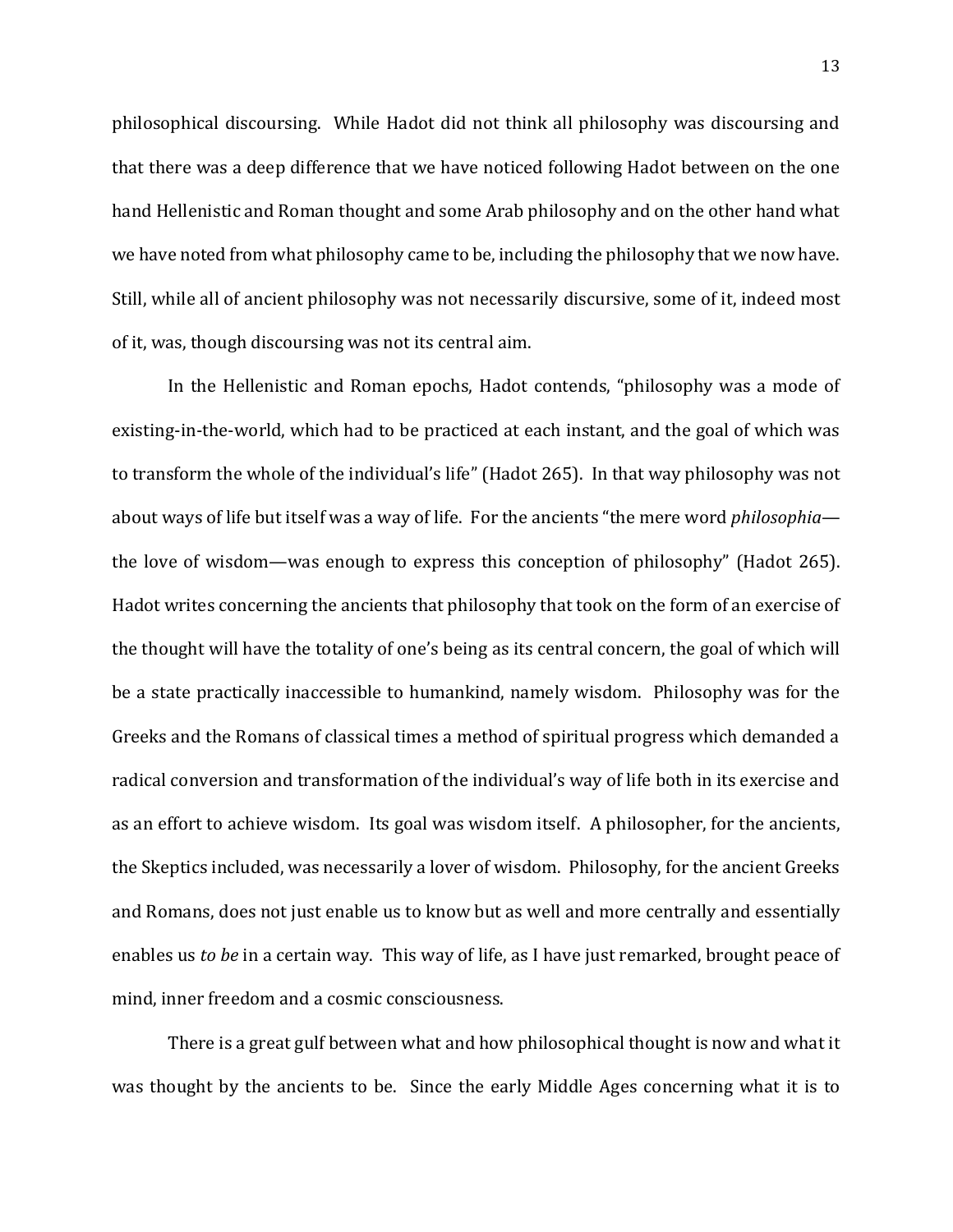philosophize or what it is to be a philosopher. For the ancients, or at least for the Greek, Roman and Arab ancients, when it comes to philosophy what is crucial is that philosophy is concerned centrally with how to live a philosophical life. For us, when it comes to philosophy it is how we conceptualize and discourse, how we conceive of things, which crucially counts.

Hadot puts it for the ancients. "We find in all philosophical schools the same concern about and recognition of the possibility of and the importance of human beings freeing themselves from everything which is alien to them, even if, as in the case of the Skeptics, it comes to a mere refusal to make any decision" (Hadot 266). Discourse about philosophy is for them not the same thing as philosophy. *Philosophical theories, the ancients agreed, are in the service of the philosophical life.* Philosophers, for them, do not seek to give a total systematic explanation of the whole of reality or indeed any part of it. Rather, its doctrines and principles should be perspicuously instrumental in providing people with a sense of how to live and a disposition to do so. That is to be a sage. Hadot goes on to remark that "as a matter of fact when we reflect on what the philosophical life implies, we realize there is an abyss between philosophical theory and philosophizing as living action" (Hadot 268). That is to be sagely.

That is something that is very distant from what we have now as well as it was also distant from what philosophy was in Aquinas's time, Hume's time, Reid's time, Kant's time, Hegel's time, Russell's time. "Philosophy in the Hellenistic and Greek period took on the form of a way of life, an art of living, a way of being" (Hadot 268). Not just a way or a kind of knowing or conceptualizing or articulating.

During Hellenistic and Roman eras philosophy comes clearly to the forefront as a way of life (Hadot 265). Hadot takes this to mean that "philosophy was a mode of existing-in-the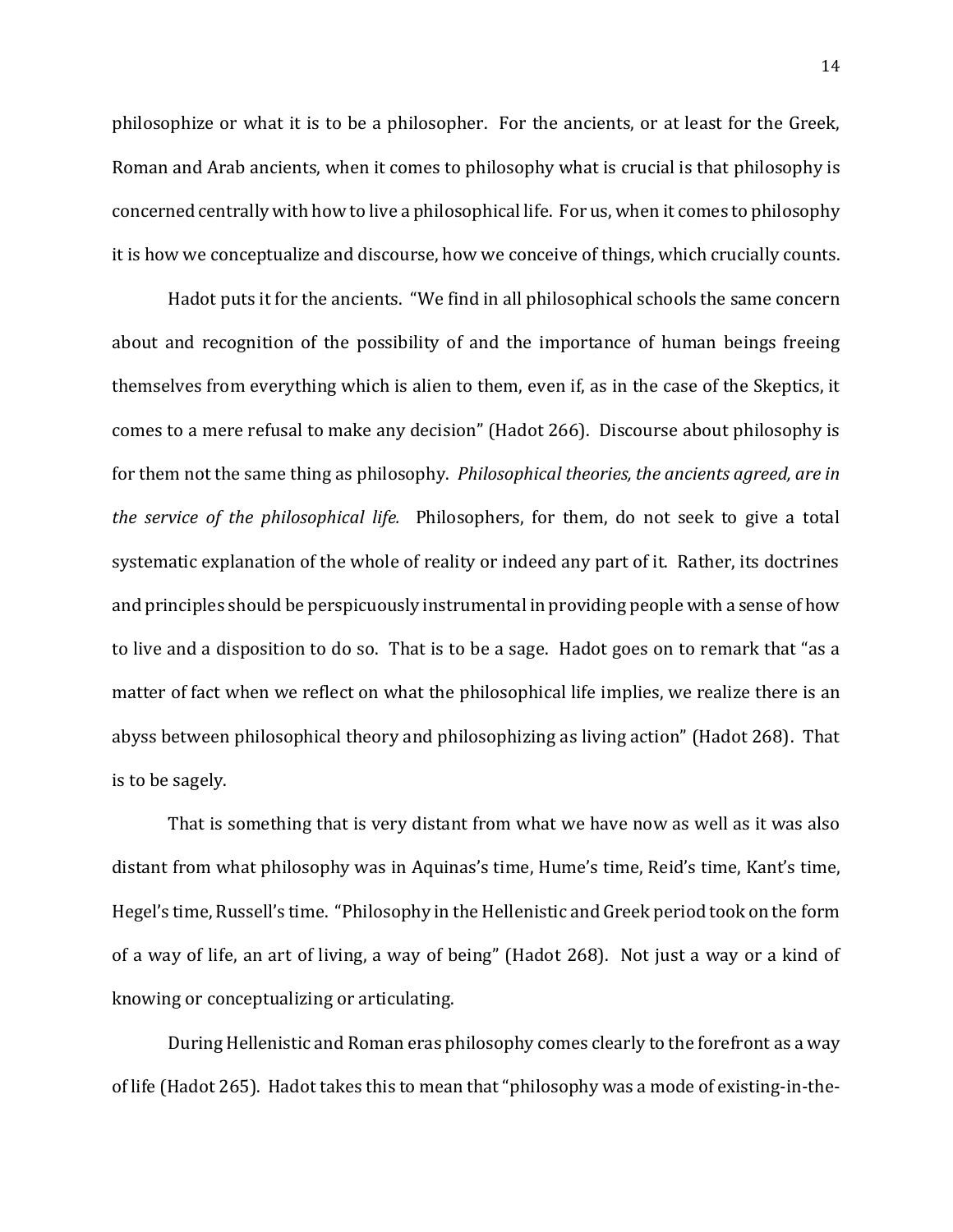world which had to be practiced at each instant, and the goal of which was to transform the whole of the individual's life" (Hadot 265). Ancient philosophers had it that philosophers were lovers of wisdom and were in training for wisdom even if there were doubts about whether any of them could ever finish their training. But wisdom, however elusive, was still their goal and that would consist in a certain way of living and being. Real wisdom does not merely enable us to know but—and this is what is crucial—to make us to live in a certain way. Many of these ancient philosophers thought that no philosopher (no sage or seer) or anyone else had yet found wisdom or had ever lived a life in accordance with wisdom, but many ancient philosophers continued to teach what they took to be the precepts of wisdom, though it is perplexing how they could do so if they did not understand at all what having wisdom would be. Still, having some empathetic understanding of these precepts concerning wisdom was thought to bring peace of mind and inner freedom. Philosophy, first and foremost, as Hadot put it, "presented itself as a therapeutic, intended to cure mankind's anguish" (Hadot 265-66). But being philosophical, as they had it, the living the life of a philosopher, was not the same as engaging in philosophical discourse, investigations or argument. Philosophy and philosophical discourse are not the same thing. Hadot well articulates this view, giving us a sense of what philosophy once was and is no longer. Is it *only* of historical interest? Have we anything to learn and take to head and to heart here? Hadot certainly thinks so. Can this reasonably be ignored?